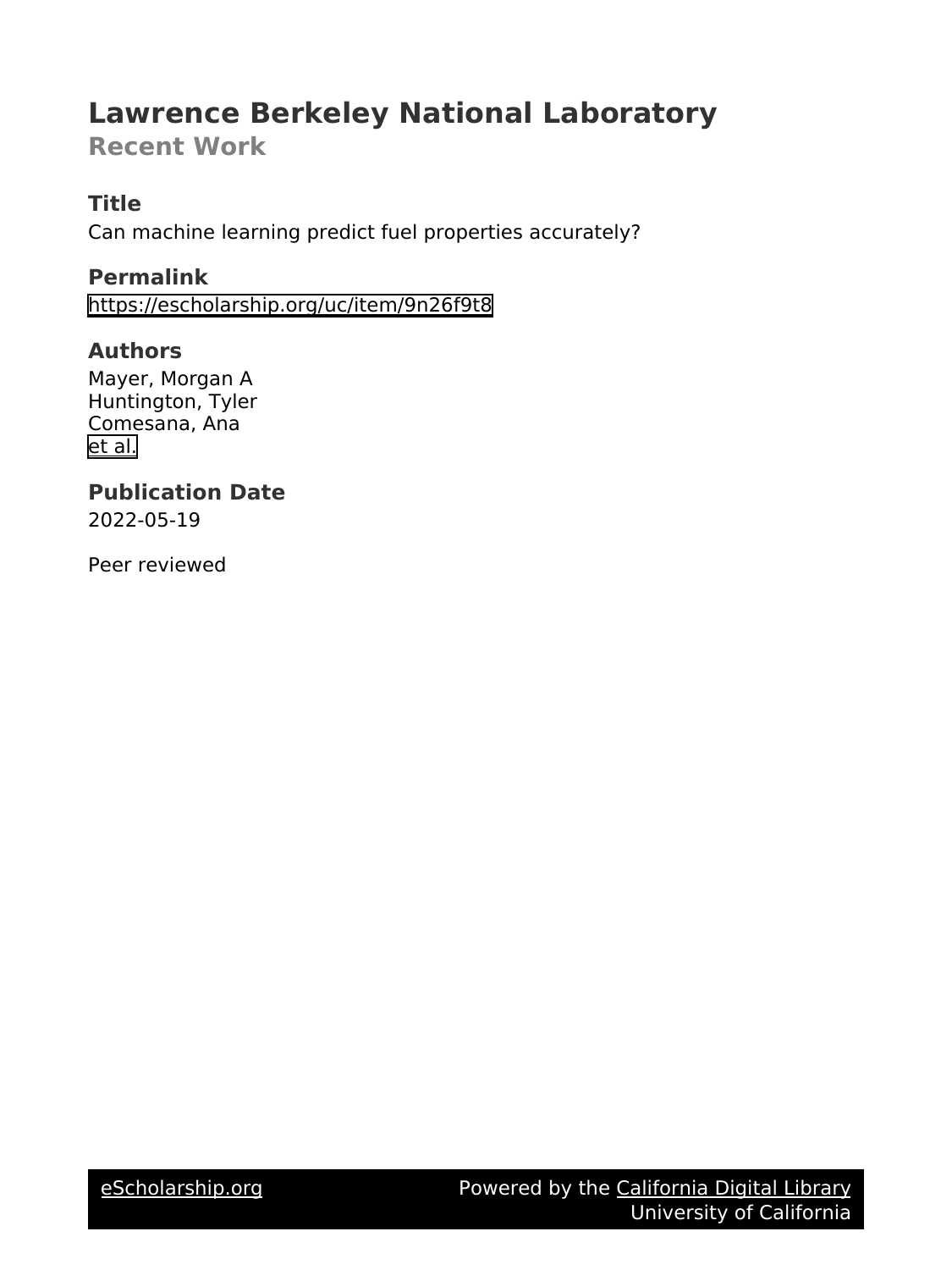

# **Can machine learning predict fuel properties accurately?**

Morgan A. Mayer<sup>1</sup>, Tyler Huntington<sup>2</sup>, Ana Comesana<sup>2</sup>, Vi H. Rapp<sup>2</sup>, and Kyle E. Niemeyer<sup>1</sup>,

<sup>1</sup>School of Mechanical, Industrial and Manufacturing Engineering, Oregon State University <sup>2</sup>Advanced Development & Optimization, Lawrence Berkeley National Laboratory

October 2019



This work was supported by the Department of Energy's Bioenergy Technologies Office under Lawrence Berkeley National Laboratory Contract No. DE-AC02-05CH11231.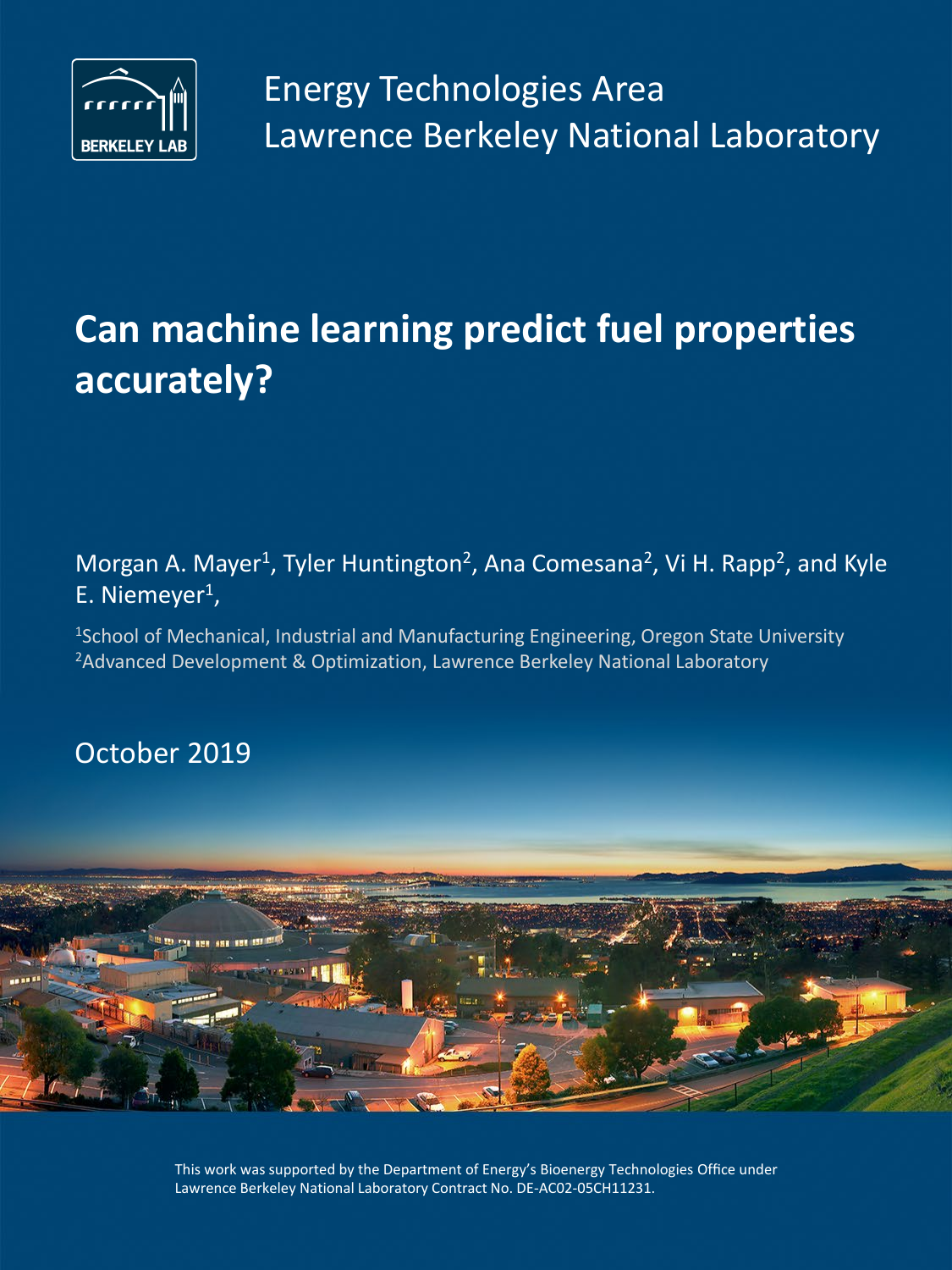### Disclaimer:

This document was prepared as an account of work sponsored by the United States Government. While this document is believed to contain correct information, neither the United States Government nor any agency thereof, nor the Regents of the University of California, nor any of their employees, makes any warranty, express or implied, or assumes any legal responsibility for the accuracy, completeness, or usefulness of any information, apparatus, product, or process disclosed, or represents that its use would not infringe privately owned rights. Reference herein to any specific commercial product, process, or service by its trade name, trademark, manufacturer, or otherwise, does not necessarily constitute or imply its endorsement, recommendation, or favoring by the United States Government or any agency thereof, or the Regents of the University of California. The views and opinions of authors expressed herein do not necessarily state or reflect those of the United States Government or any agency thereof or the Regents of the University of California.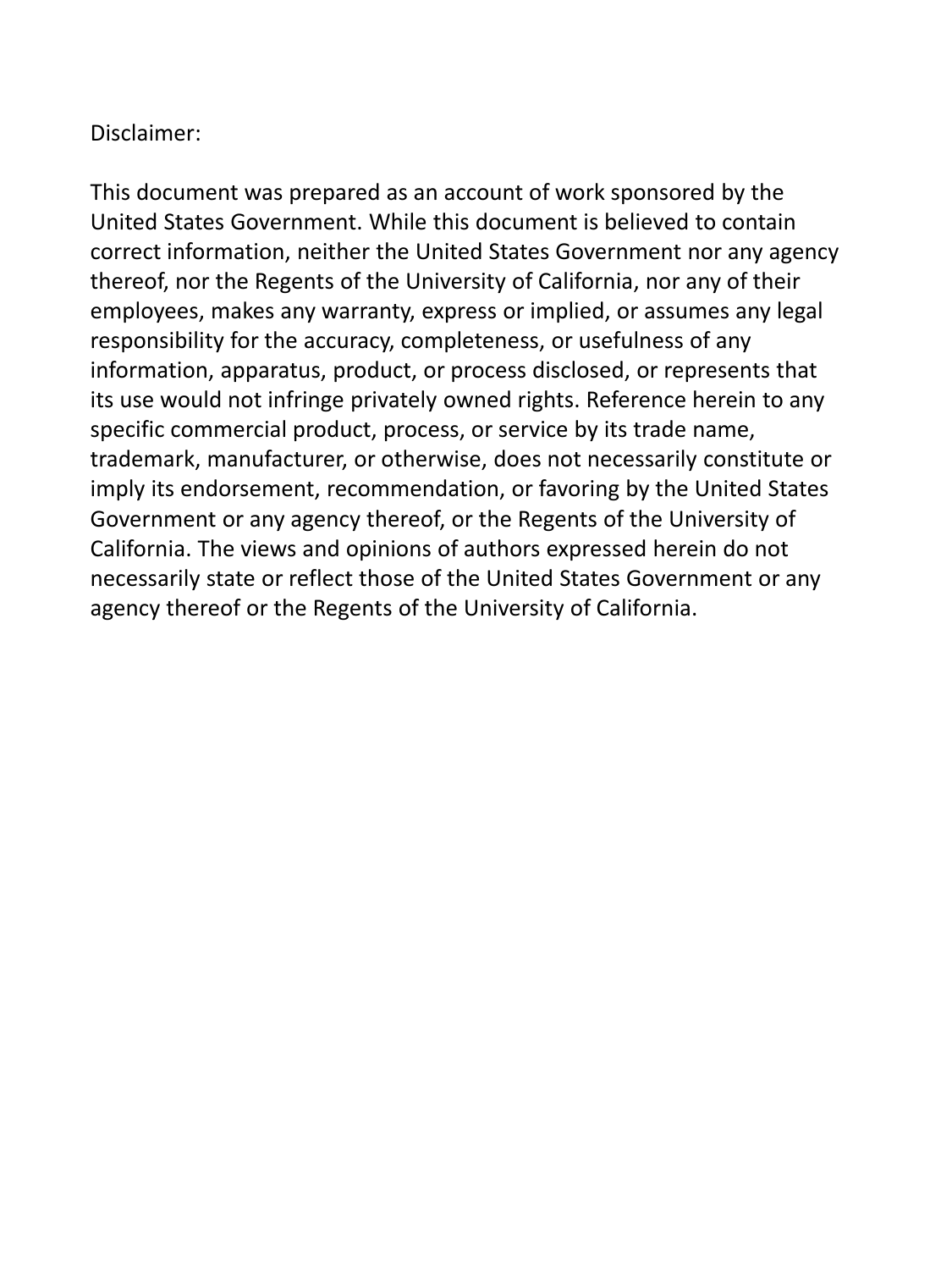2019 WSSCI Fall Technical Meeting Organized by the Western States Section of the Combustion Institute October 14–15, 2019 Albuquerque, New Mexico

## Can machine learning predict fuel properties accurately?

*Morgan A. Mayer*<sup>1</sup> *, Tyler Huntington*<sup>2</sup> *, Ana Comesana*<sup>2</sup> *, Vi H. Rapp*<sup>2</sup> *, and Kyle E. Niemeyer*1,\*

<sup>1</sup>*School of Mechanical, Industrial and Manufacturing Engineering, Oregon State University, Corvallis OR, United States*

<sup>2</sup>*Advanced Development & Optimization, Lawrence Berkeley National Laboratory, Berkeley CA, United States*

\**Corresponding author:* [kyle.niemeyer@oregonstate.edu](mailto:kyle.niemeyer@oregonstate.edu)

Abstract: High-potential molecules derived from biomass sources may suitably replace or supplement traditional nonrenewable hydrocarbon fuels to reduce pollution and fuel processing cost. Experimental property testing of these bioproducts is usually conducted years after initial bench-scale experiments, due to high experimental costs and/or high volume requirements. However, neglecting to conduct property testing early in the pathway development cycle can lead to investments spent on scaling-up production of bioproducts and biofuels that do not perform as expected. Instead, machine-learning techniques can be used to develop quantitative structure–property relationships for molecules using a relatively large training set of molecular descriptor data. For this study, we compiled measured properties, IR spectra, and molecular descriptors of bio-based molecules from databases and published studies for training models of bioproduct properties. We trained regression models with molecular descriptors and will compare results of different estimators. This study describes the first steps towards a performance prediction tool for bio-based alternative fuels. *Keywords: Machine learning, biofuels, jet fuels, fuel properties*

#### 1. Introduction

Recent research efforts have been aimed at securing a more reliable energy supply with reduced emissions for the transportation industry. Alternative fuels, such as those derived from biomass, may supplement or replace traditional transportation fuels in an effort to reduce carbon emissions and increase energy yield. Alternative fuels research is primarily advanced through complex chemical and biological production techniques. Biomass conversion to fuel offers a variety of chemical pathways and molecules that may be able to serve as an alternative fuel. These synthetic fuels may be produced through Fischer-Tropsch synthesis, hydrotreatment of vegetable oils (HVO), or fermentation.

The U.S. Department of Energy's (DOE's) Co-Optimization of Fuels & Engines (Co-Optima) initiative [\[1\]](#page-9-0) is taking a fuel property-based approach to identify a set of blendstocks that meet performance and fuel quality standards. Fuel testing can be costly even at the bench scale and often requires large quantities of fuel. To reduce the associated investment risk, machine learning is being investigated as a means of predicting fuel properties that reflect the ignition behavior. A property prediction tool could help vet fuels through an initial screening before they enter the certification process. It would ultimately enable faster, less expensive bioprocess optimization and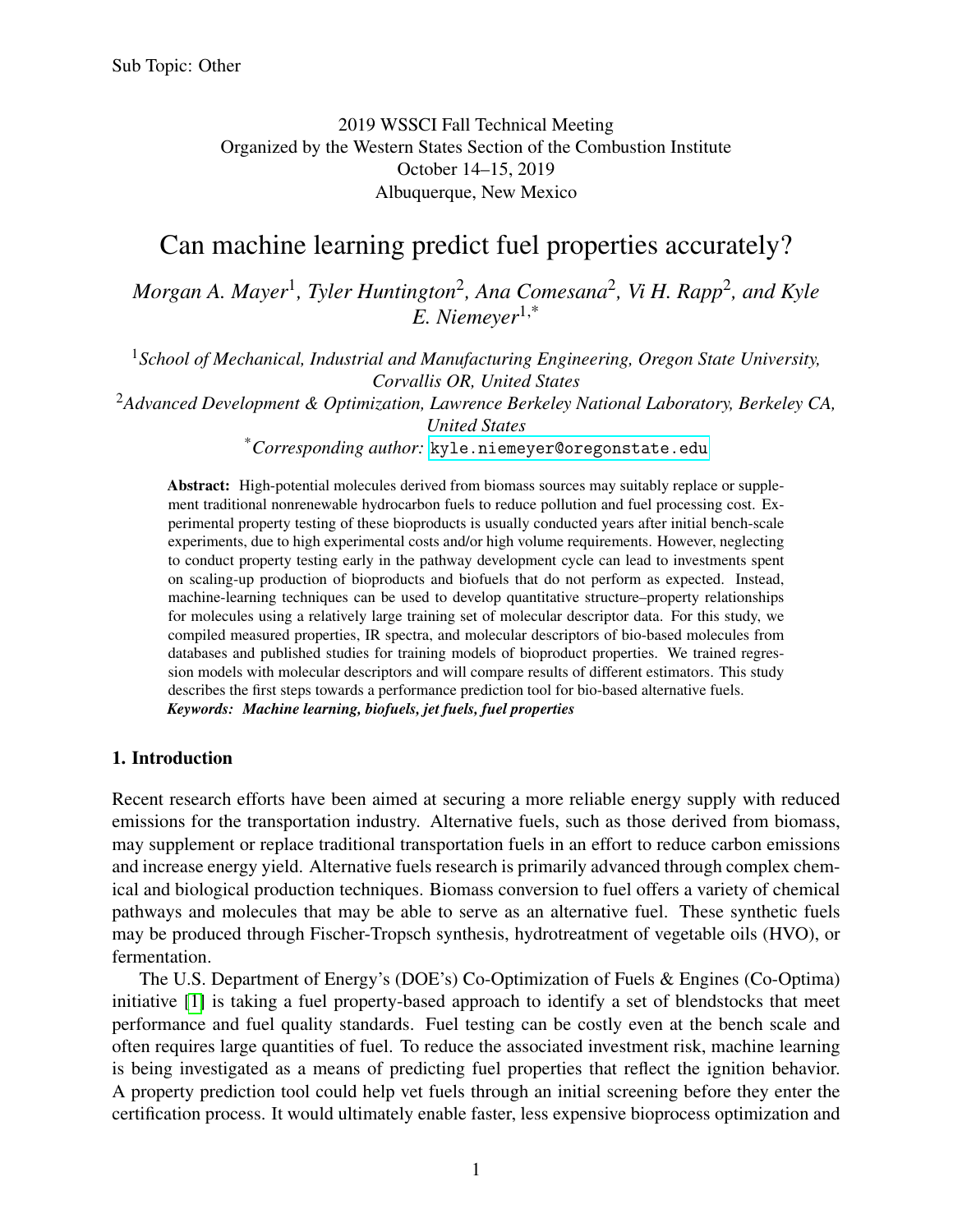scale-up. Relevant to diesel fuels, the cetane number is one of the most important properties as it is a measure of the ignition quality. Cetane number (CN) can be obtained directly via cooperative fuel research (CFR) engine or indirectly via an ignition quality test (IQT) as derived cetane number (DCN). IQT is advantageous because it only requires a tenth of fuel used in a CRF engine test and is faster. However, the accuracy between the two methods is not well developed and varies between fuels. An accurate prediction of cetane number could accelerate the assessment of potential diesel alternatives.

Well-known machine learning algorithms have already been used to develop quantitative structure property relationship (QSPR) models. Estimators are tested and selected based on the target property and class of molecule. These techniques have been applied with molecular descriptors or optical measurements as the inputs. Molecular descriptors are quantified molecular-based theoretical parameters mathematically derived solely from molecular structures [\[2\]](#page-9-1). A molecular descriptor is a scalar value that may be considered one-dimensional, two-dimensional, or threedimensional depending on the information used to compute it. The descriptor can be a simple atom count to a more complex quantum mechanical parameter that describes electron distribution. There are several open-source and proprietary software that can compute molecular descriptors. Mordred [\[3\]](#page-9-2), used in this study, is an open-source Python application that can compute more than 1800 descriptors based on a molecule's SMILES, simplified molecular-input line-entry system.

A machine learning model is only as stellar as the quality and selection of inputs, or features, that train the model. A major consideration in a machine learning project is choosing which features to include in training, known as feature engineering. Too many irrelevant features can cause overfitting to noise, and too few features leads to a model that is underfit. In addition, two features may not have strong independent correlations with the target, but have a stronger combined correlation to the target. Certain features may be closely correlated with each other, so it's preferable to also combine these features to reduce overfitting. More samples may be required with more features to obtain a certain performance, so features are often combined when possible. For QSPR studies, it is difficult to intuit all of the correlations between 1800 descriptors, so researchers often use statistical studies in addition to physical intuition for feature engineering. Guyon and Elisseeff [\[4\]](#page-9-3) suggest using both domain knowledge and physical intuition is a sound approach. Creton et al. [\[5\]](#page-9-4) recommend selecting descriptors based on mathematical criteria first then ensuring that set has the descriptors corresponding to chemical intuition.

Previous QSPR studies implement various feature and model selection techniques based on molecule classes and target properties. Kessler et al. [\[6\]](#page-9-5) used a backpropagating neural network to predict cetane number for a diverse molecule set including furanic compounds. They trained artificial neural network model using 290 molecules and 15 descriptors as features. Features were narrowed down from 1667 to 15 using an iterative regression analysis technique. The overall RMSE for the model was 5.95 CN units. St. John et al. [\[7\]](#page-9-6) developed a model for sooting index using a multi-layer perceptron function in support with Scikit-learn regression functions. A recursive feature elimination strategy with support vector machine regression yielded 390 descriptors that produced the lowest median absolute error in cross-validation. Elton et al. [\[8\]](#page-9-7) tested the predictive performance of five regression techniques and six featurization methods on nine properties of energetic materials. With a relatively small but diverse dataset of 109 molecules, they determined that kernel ridge regression produced the best model for properties of CNOHF energetic materials. A hand-picked set of 21 molecular descriptors was included as a tested featurization method, however the sum over bonds vector produced the lowest mean absolute error. Wang et al.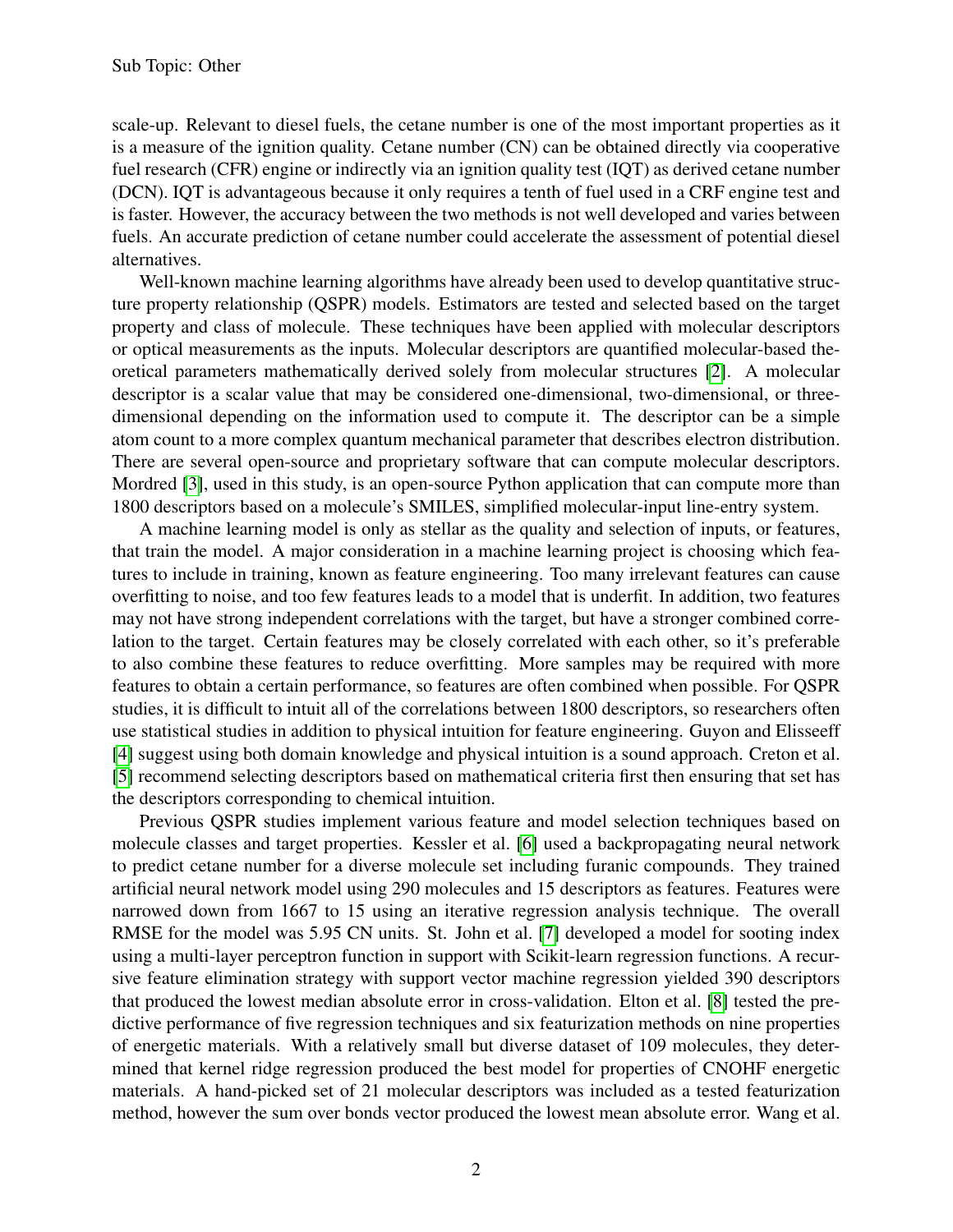[\[9\]](#page-9-8) evaluated property estimation methods for hydrocarbon fuels using mid-IR spectra as features. They optimized the Lasso regularization hyperparameters and determined the optimal number of discretized wavelength features for the best model performance. Creton et al. [\[5\]](#page-9-4) developed four CN models for four different classes of molecules using multi-linear regression of molecular descriptors. They generated a correlation matrix to select features and only kept features that highly correlated with the target, CN, and poorly correlated with another descriptor. The models were trained on a relatively small number of molecules ranging from 21–38 molecules and five to seven features were used. Saldana et al. [\[2\]](#page-9-1) used consensus modelling to combine linear and nonlinear QSPR models and found the averaged consensus model had the best property predictions for hydrocarbons.

This study aims to evaluate machine learning regression methods in predicting cetane number of bio-based molecules.

#### <span id="page-5-0"></span>2. Methods

Regression methods via Scikit-learn were used to evaluate cetane number prediction. Scikitlearn [\[10\]](#page-9-9) is a Python-based automated machine learning (AutoML) suite. The following regression functions from Scikit-learn were used: ExtraTreesRegressor(n\_estimators=10), RandomForestRegressor(n\_estimators=10), DecisionTreeRegressor(), KernelRidge(alpha=1.0), Lasso(alpha=0.1), and ElasticNet(). Default hyperparameters were used unless otherwise specified. K-fold cross evaluation from Scikit-learn divided the full dataset into five subsets and calculated RMSE of the five splits of data with four subsets used as training and one was set aside for validation. Molecular descriptors were calculated by Mordred, an open-source Python software for molecular descriptor calculations. Mordred [\[3\]](#page-9-2) was used to calculate the full dataset of 941 molecular descriptors for 481 molecules. Experimental cetane number data was compiled from the ECNet database [\[11\]](#page-9-10).

Performance of regression models were found using the full dataset of 941 features and also with smaller subsets of 20 and 5 of the most important features. The ExtraTreesRegressor class was used on 1000 random subsets of 80% of the data to determine a set of most important parameters (via the feature\_importances\_ attribute). For cetane number, roughly 200–220 of the most important features encompassed 95% of the total feature importance when evaluating feature importance with the full dataset. A pitfall of using ExtraTreesRegressor.feature\_importances\_ is that a value is blindly, independently varied in a range and performance is assessed, which may create a set of parameters that is not a real scenario for a molecule. The 20 most important features using this method are listed in Table [2.](#page-5-0)

TPOT [\[12,](#page-10-0) [13\]](#page-10-1), the Tree-based Pipeline Optimization Tool, is an AutoML software openly available on Github. TPOT randomly searches various data pipelines to determine the best data processing pipeline for predicting a target variable. TPOT was used to calculate RMSE for an input dataset of 481 molecules and 941 descriptors. TPOT was run for 24 hours to reveal a highperforming machine learning pipline.

IR spectra of 40 fuels was performed at Oregon State University Cascades campus. FTIR measurements were done in the range of 650–4000 nm. With the IR spectra used as input features, each of the 13898 absorbances for a fuel was considered an attribute.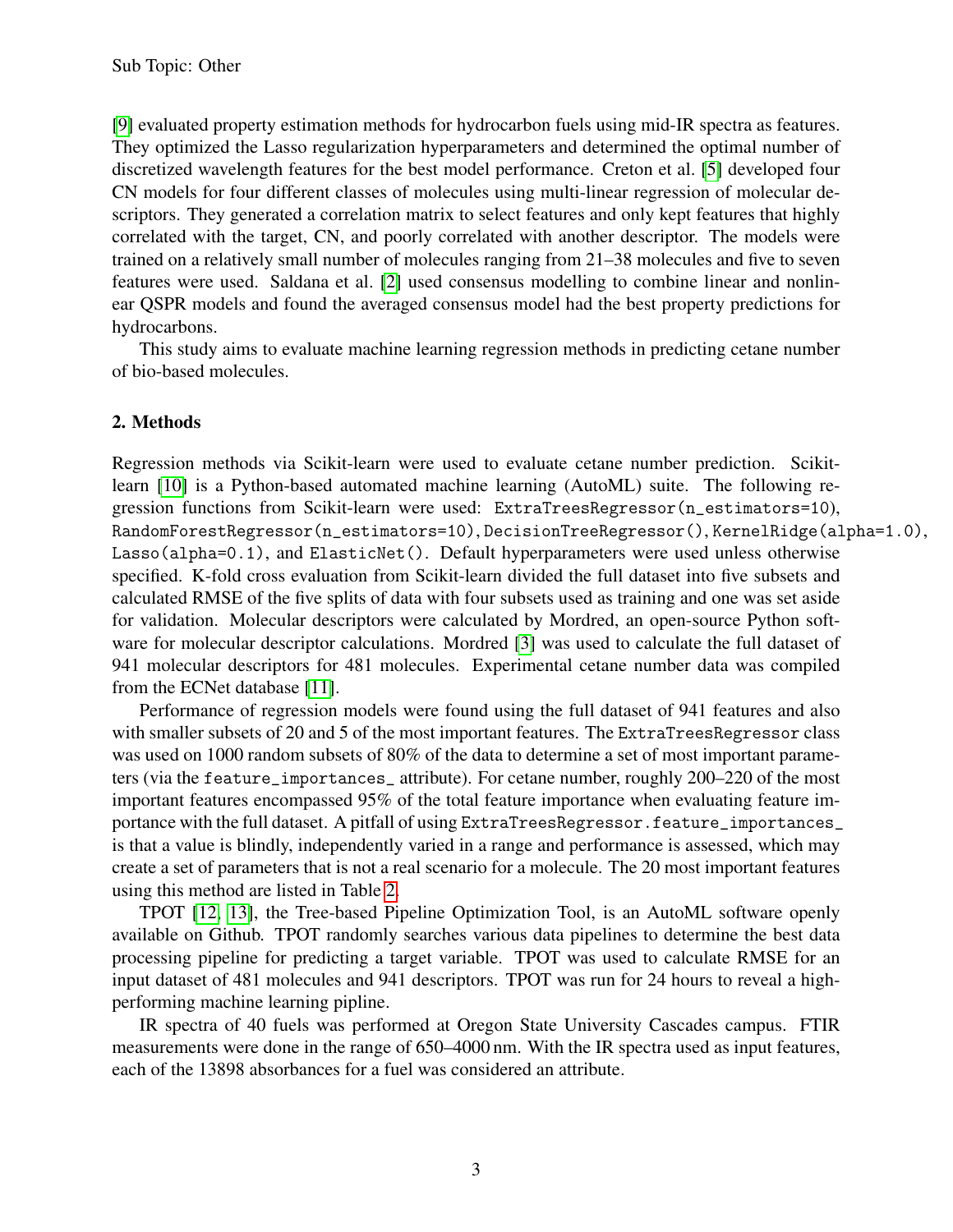| Descriptor         | Definition                                                                      |
|--------------------|---------------------------------------------------------------------------------|
| RotRatio           | rotatable bonds ratio                                                           |
| ATSC2m             | centered moreau-broto autocorrelation of lag 2 weighted by mass                 |
| ATSC2Z             | centered moreau-broto autocorrelation of lag 2 weighted by atomic number        |
| ATSC <sub>2v</sub> | centered moreau-broto autocorrelation of lag 2 weighted by vdw volume           |
| NssCH <sub>2</sub> | number of ssCH <sub>2</sub>                                                     |
| SssCH <sub>2</sub> | sum of ssCH <sub>2</sub>                                                        |
| nRot               | rotatable bonds count                                                           |
| ATSC <sub>2i</sub> | centered moreau-broto autocorrelation of lag 2 weighted by ionization potential |
| ATSC <sub>2p</sub> | centered moreau-broto autocorrelation of lag 2 weighted by polarizability       |
| GATS2c             | geary coefficient of lag 2 weighted by gasteiger charge                         |
| C2SP3              | SP3 carbon bound to 2 other carbons                                             |
| SIC <sub>1</sub>   | 1-ordered structural information content                                        |
| GATS2m             | geary coefficient of lag 2 weighted by mass                                     |
| GATS2Z             | geary coefficient of lag 2 weighted by atomic number                            |
| ETA_dBeta          | ETA delta beta                                                                  |
| SpMAD_Dzp          | spectral mean absolute diviation from Barysz matrix weighted by polarizability  |
| CIC <sub>1</sub>   | 1-ordered complementary information content                                     |
| CIC <sub>3</sub>   | 3-ordered complementary information content                                     |
| GATS2se            | geary coefficient of lag 2 weighted by sanderson EN                             |
| GATS2are           | geary coefficient of lag 2 weighted by allred-rocow EN                          |

Table 1: The 20 most important descriptors as features using the ExtraTreesRegressor.feature\_importances\_ module and randomly splitting the data 1000 times. Descriptor definitions from Mordred website [\[3\]](#page-9-2).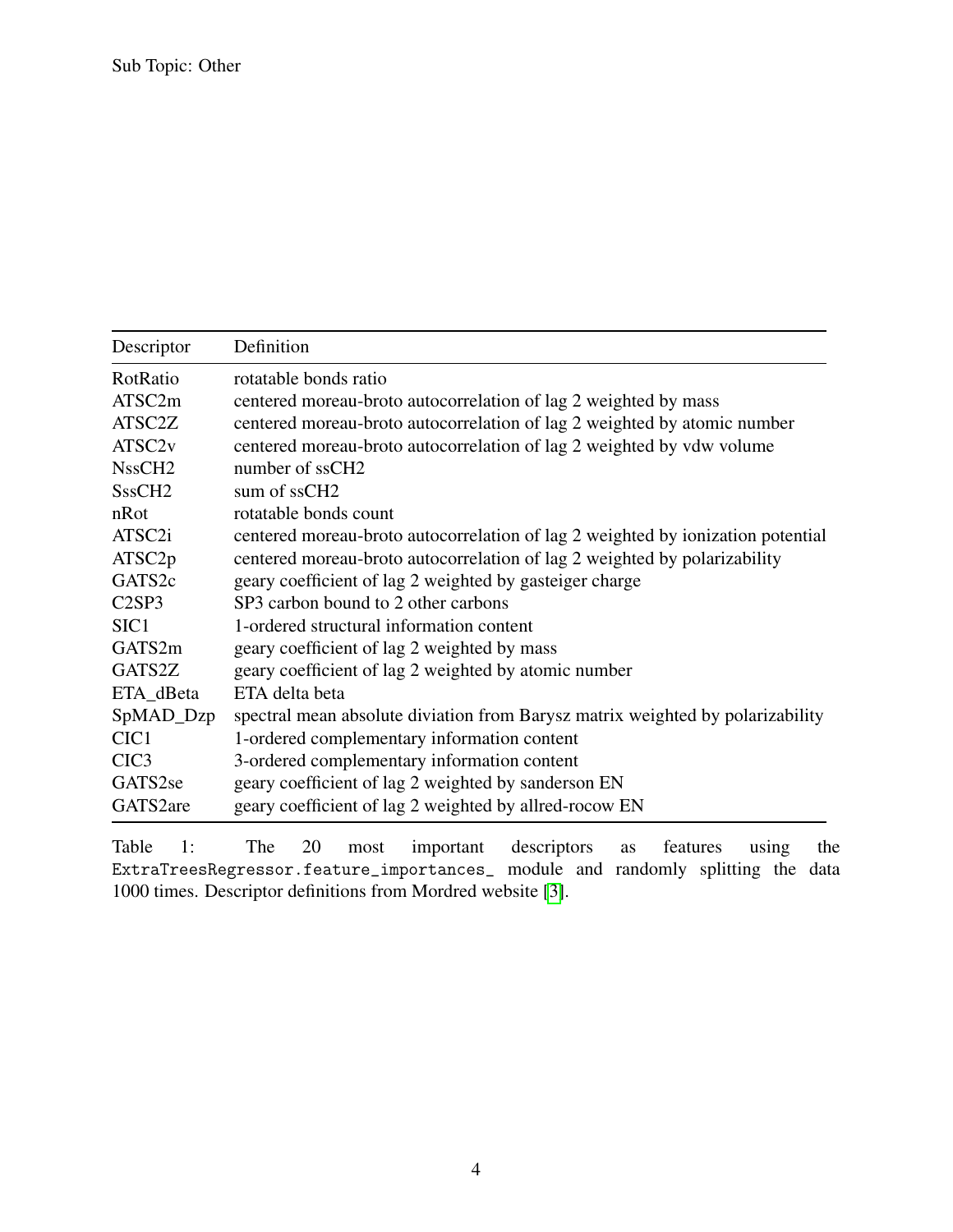RMSE was taken as the model performance metric. RMSE was computed as

$$
RMSE = \sqrt{\frac{1}{N} \sum_{i=1}^{N} \left( y_i^{\text{true}} - y_i^{\text{pred}} \right)^2},
$$
\n(1)

where *N* is the number of samples,  $y_i^{\text{true}}$  is the measured target value, and  $y_i^{\text{pred}}$  $i$ <sup>pred</sup> is the predicted target value. Percent error of limonene cetane number was calculated with

$$
E = 100\% \times \frac{CN^{\text{meas}} - CN^{\text{pred}}}{CN^{\text{meas}}},
$$
 (2)

where E is the percent error,  $CN^{\text{meas}}$  is the measured cetane number, and  $CN^{\text{pred}}$  is the predicted cetane number.

#### 3. Results and Discussion

K-fold cross validation with  $k = 5$  folds was done with six regression methods using the full set of 480 molecules, limonene excluded, and 941 descriptors used as features. In addition, smaller subsets of the 20 and 5 most important features trained regression models. In nearly all of the 1000 random subsets of the data, the RotRatio, or rotatable bonds ratio, importance described between 20 - 30% of the total importance. Figure [1](#page-8-0) shows the average RMSE of the five validation sets. Hyperparameters were set to default values. The RandomForestRegressor() and ExtraTrees() regressors have the lowest average validation RMSE when all 941 descriptors are used as features.

Regression models for cetane number based on the same three sets of features described above were used to predict limonene cetane number. A random subset of 80% of the data was used for model training. Using the full set of descriptors, the RandomForestRegressor() and ExtraTrees() regressors method predicts limonene cetane number the best. In all cases, the RandomForestRegressor() using 20 features seems to predict limonene cetane number the best. The Lasso() regressor also well predicts limonene cetane number using just five features. The DecisionTreeRegressor() most poorly predicts limonene cetane number with five features and 20 features.

#### 4. Conclusions

Traditional regression techniques were evaluated on a dataset of 480 molecules using k-fold validation. Using the ExtraTrees() regressor, the rotatable bonds ratio regularly described the highest fractional importance in random subsets of 80% of the data. Limonene's cetane number was predicted to within 1% using the Elastic Net regression method, however, performance on varied training splits should be evaluated further. With hundreds of features there is a large change of overfitting the data to noise, so feature selection in a key element to model creation.

Next steps will be to evaluate model performances based on changing hyperparameters and also discovering better featurization techniques. The ExtraTreesRegressor.feature\_importances\_ module changes features individually in a range to assess model performance which may simulate a molecule with unrealistic parameters and judge the importance based off of impossible descriptor combinations for molecules. This is especially amplified in features that are coupled that could be condensed into one attribute. In addition, performance will be assessed for different individual molecules and different classes of molecules.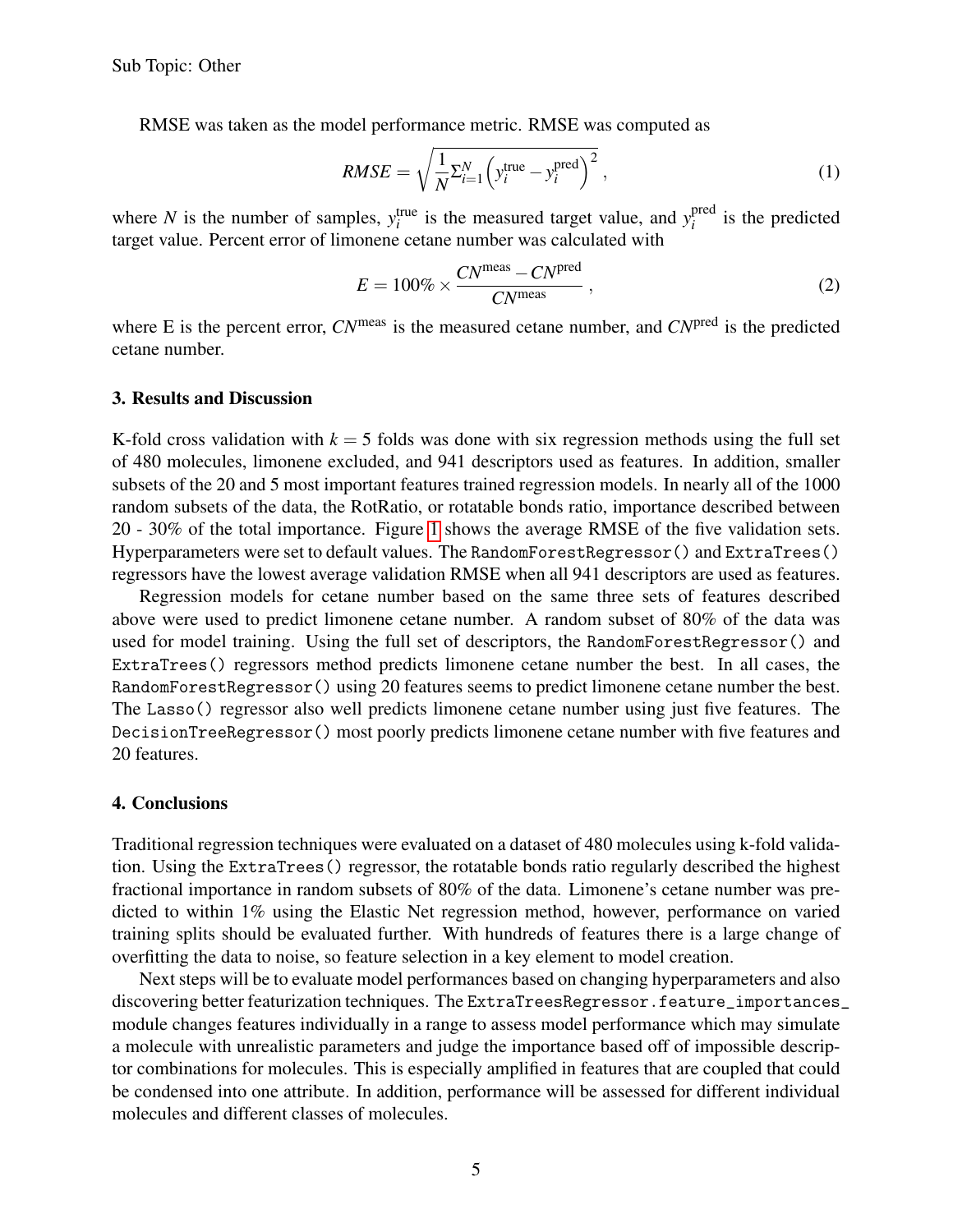

<span id="page-8-0"></span>Figure 1: Average RMSE of validation sets for 5-fold cross validation for regression methods. Full dataset of 480 molecules (limonene excluded) with different subsets of features tested: all 941 descriptors, the 20 most important, and the 5 most important. 20% of the data was used for validation in each split.





6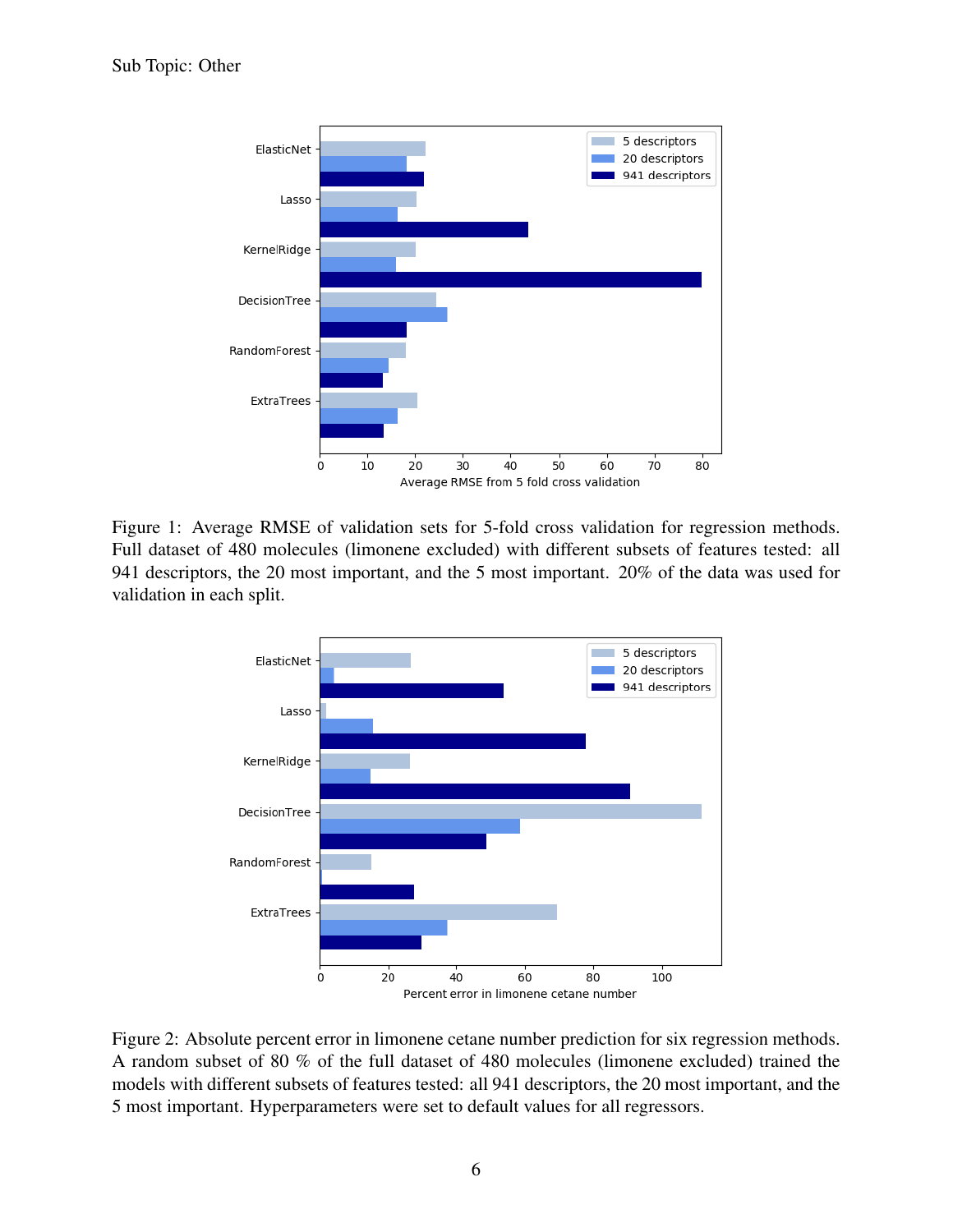#### 5. Acknowledgements

This project was funded by Lawrence Berkeley National Laboratory funded by the Department of Energy's Bioenergy Technologies Office, under prime contract number DE-AC02-05CH11231.

#### References

- <span id="page-9-0"></span>[1] J. Farrell, J. Holladay, and R. Wagner, Fuel Blendstocks with the Potential to Optimize Future Gasoline Engine Performance: Identification of Five Chemical Families for Detailed Evaluation, tech. rep. Report No. DOE/GO-102018-4970, U.S. Department of Energy, Washington, DC, 2018.
- <span id="page-9-1"></span>[2] D. A. Saldana, B. Creton, P. Mougin, N. Jeuland, B. Rousseau, and L. Starck, Rational Formulation of Alternative Fuels using QSPR Methods: Application to Jet Fuels, Oil & Gas Science and Technology – Rev. IFP Energies nouvelles, 68 (2013) 651–662. DOI: [10.2516/](https://doi.org/10.2516/ogst/2012034) [ogst/2012034](https://doi.org/10.2516/ogst/2012034).
- <span id="page-9-2"></span>[3] H. Moriwaki, Y.-S. Tian, N. Kawashita, and T. Takagi, Mordred: a molecular descriptor calculator, Journal of Cheminformatics 10 (2018) 4. DOI: [10.1186/s13321-018-0258-y](https://doi.org/10.1186/s13321-018-0258-y).
- <span id="page-9-3"></span>[4] I. Guyon and A. Elisseeff, An Introduction to Variable and Feature Selection, Journal of Machine Learning Research 3 (2003) 1157–1182.
- <span id="page-9-4"></span>[5] B. Creton, C. Dartiguelongue, T. de Bruin, and H. Toulhoat, Prediction of the Cetane Number of Diesel Compounds Using the Quantitative Structure Property Relationship, 24 (2010) 5396–5403. DOI: [:10.1021/ef1008456](https://doi.org/:10.1021/ef1008456).
- <span id="page-9-5"></span>[6] T. Kessler, E. R. Sacia, A. T. Bell, and J. H. Mack, Artificial neural network based predictions of cetane number for furanic biofuel additives, Fuel 206 (2017) 171–179.
- <span id="page-9-6"></span>[7] P. C. St. John, P. Kairys, D. D. Das, C. S. McEnally, L. D. Pfefferle, D. J. Robichaud, M. R. Nimlos, B. T. Zigler, R. L. McCormick, T. D. Foust, Y. J. Bomble, and S. Kim, A Quantitative Model for the Prediction of Sooting Tendency from Molecular Structure, Energy and Fuels 31 (2017), DOI: [10.1021/acs.energyfuels.7b00616](https://doi.org/10.1021/acs.energyfuels.7b00616).
- <span id="page-9-7"></span>[8] D. C. Elton, Z. Boukouvalas, M. S. Butrico, and P. W. Fuge Mark D.and Chung, Applying machine learning techniques to predict the properties of energetic materials, Scientific Reports (2018), DOI: [10.1038/s41598-018-27344-x](https://doi.org/10.1038/s41598-018-27344-x).
- <span id="page-9-8"></span>[9] Y. Wang, Y. Ding, W. Wei, Y. Cao, D. F. Davidson, and R. K. Hanson, On estimating physical and chemical properties of hydrocarbon fuels using mid-infrared FTIR spectra and regularized linear models, Fuel 255 (2019) 115715.
- <span id="page-9-9"></span>[10] F. Pedregosa, G. Varoquaux, A. Gramfort, V. Michel, B. Thirion, O. Grisel, M. Blondel, P. Prettenhofer, R. Weiss, V. Dubourg, J. Vanderplas, A. Passos, D. Cournapeau, M. Brucher, M. Perrot, and E. Duchesnay, Scikit-learn: Machine Learning in Python, Journal of Machine Learning Research 12 (2011) 2825–2830.
- <span id="page-9-10"></span>[11] T. Kessler and J. H. Mack, ECNet: Large scale machine learning projects for fuel property prediction, Journal of Open Source Software 2 () 401. DOI: [10.21105/joss.00401](https://doi.org/10.21105/joss.00401).